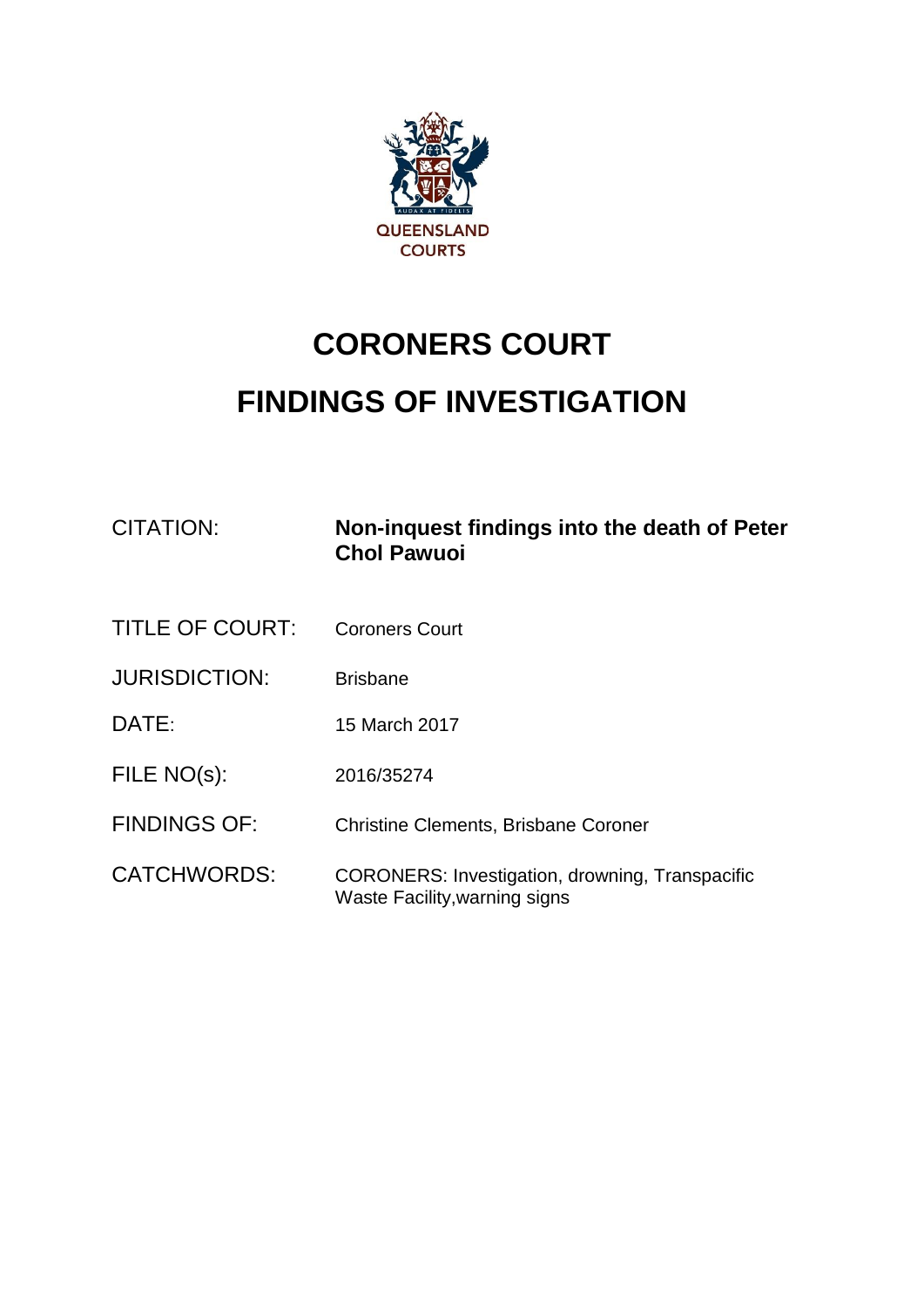Peter Chol Pawuoi lived at Wren Street, Redbank Plains in Queensland. He died in an apparent drowning at Transpacific Waste Facility at Collingwood Park in Queensland between 14 and 15 December 2016. His death was reported to the coroner. Peter Pawuoi was 21 years of age at the time of his death.

On Wednesday 14 December 2016, a group of young men were at an area identified as a 'lake' in the Transpacific Waste Facility at New Chum.

At about 4:45 that afternoon Peter attempted to swim across a section of the lake as a dare. After about 50 metres he began to struggle and tire. The group called out to him, encouraging him. He called out for help to those present, and Abraham Manyang jumped into the water and swam to assist him. When Abraham reached Peter he started to struggle and became submerged. Abraham felt him gripping his ankle and he was then pulled underneath the water, but Peter Pawuoi lost his grip on Abraham Manyang, who was able to resurface. He was not seen again by any of the young people present at the time.

Taban Chol ran for help and called emergency services. Police and ambulance officers attended at about 5:00pm. They commenced searching, but he was not able to be found that afternoon.

It was not until the following day at about 11:23am that the police dive squad were able to locate his body. His body was about 30 metres directly off the eastern bank at a depth of 14½ metres below the water. It was observed he was a young male of African appearance wearing only a pair of black swimming shorts.

Police confirmed that Peter Pawuoi was in a group of friends when they entered the property from the northeast side. There is a rock wall approximately one metre in height around the edge of the lakefront at the northeastern side. A small clearing beyond the rock wall was used by the group to enter the lake.

The lake has six large signs on the outside northern side. They state 'Private property – no trespassing. For your safety do not enter this water. No swimming. No diving.'

One of the signs was directly in front of the area where the deceased and his friends had entered the lake area.

A smaller sign was also visible approximately 50 metres from the location where the group entered. The smaller sign reads 'Danger keep out'.

## AUTOPSY

Autopsy examination was conducted on 20 December 2016 by the forensic pathologist Dr Hutson.

CT imaging showed fluid in the sinus cavities and pleural effusions. These are common findings in drowning.

There was no evidence of injury or trauma to the deceased person who appeared to